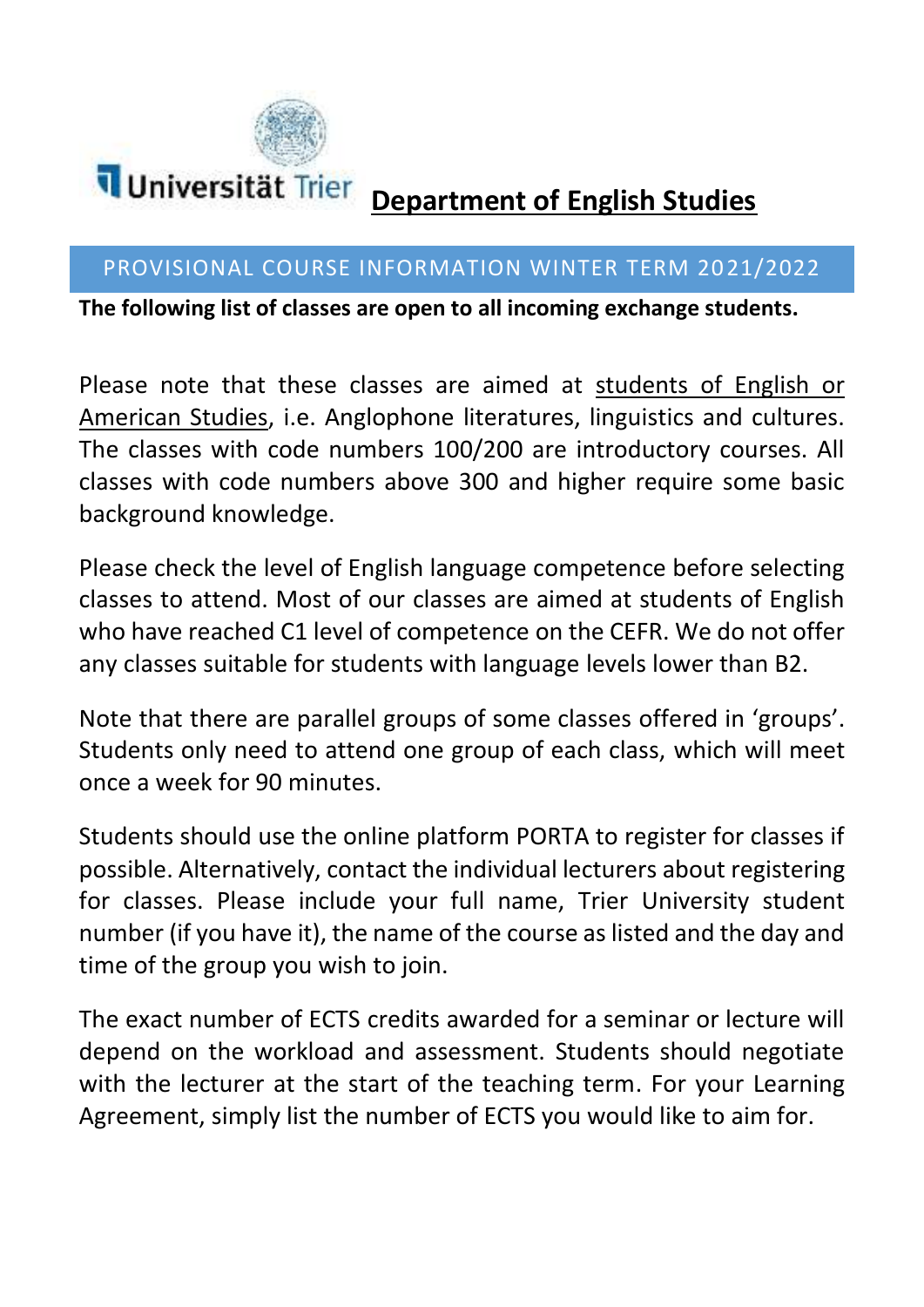## PRACTICAL LANGUAGE CLASSES

#### LANG 101 *Integrated Language Study Skills*

In this introductory class, the emphasis is on speaking and listening skills in an academic context, especially on giving oral presentations and making the most of a lecture course. The class equips students with the kinds of language, language awareness, and essential study skills they will need to successfully complete their English Studies degrees, and encourages them to develop learning strategies to improve their fluency and accuracy in English. The class also provides students with extensive speaking practice and aims to reduce their inhibitions about working in groups and speaking in front of their peers in presentations and discussions, in order to prepare students for future

CEFR Level: B2+ ECTS Credits: 4 or 5 Groups: Mon 12-14, Wed 8-10, Wed 10-12, Wed 10-12, Wed 12-14, Thu 8-10, Fri 10-12, Fri 12-14 Contact: Mrs Clare Maas [\(cmmaas@uni-trier.de\)](mailto:cmmaas@uni-trier.de)

#### LANG 201 *Academic Writing for Students of English Studies*

The goal of this introductory class is to teach students the basics of writing good essays of various genres in the Anglo-American tradition. The skills trained include finding the main idea of a text, writing topic sentences/thesis statements, writing concluding sentences/paragraphs, achieving coherence, unity, presenting support, adequately and correctly using and referencing supporting material/sources, recognising aspects of a good/bad essay, and giving constructive feedback.

CEFR Level: B2+ ECTS Credits: 4 or 5 Groups: Wed 12-14, Fri 10-12 Contact: Mrs Clare Maas [\(cmmaas@uni-trier.de\)](mailto:cmmaas@uni-trier.de)

#### LANG 301 *British Cultural Studies*

This course gives an overview of modern-day life in the UK and aims to provide students with insight into various aspects of the contemporary culture and society of the UK, which will enable them to interpret British literature more accurately, and live in the UK without major problems. Based on this content, language exercises including presentations, discussions,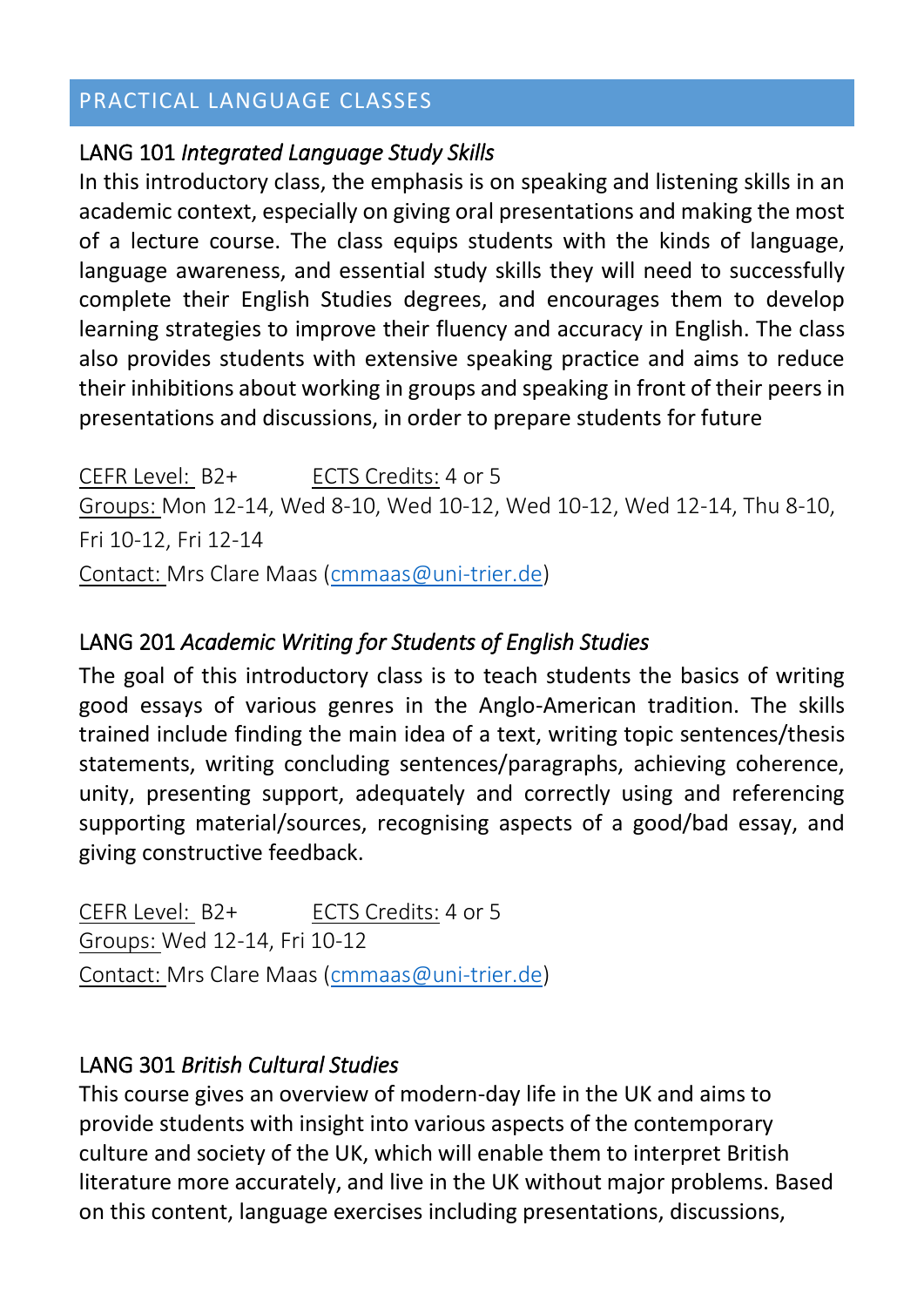summaries, paragraph writing, and text comprehension aim to improve the accuracy of students' English, with a focus on written expression.

CEFR Level: B2-C1 ECTS Credits: 3 or 4 Groups: Mon 10-12, Mon 12-14, Tue 14-16, Wed 10-12, Fri 10-12, Contact: Dr Jennifer Skipp [\(skipp@uni-trier.de\)](mailto:skipp@uni-trier.de)

# LANG 302 *Advanced Grammar*

This course aims to help students accurately use and analyse the meanings of advanced English grammatical structures and to avoid German interference mistakes. The primary focus will be on verb usage, including tense/aspect, complementation, conditional sentences, reported speech, and active/passive voice. Other topics may include articles/determiners, participles, word order, or formal/colloquial language. Skills developed include grammatical accuracy, fluency of written production, familiarity with meta-language, and using reference works.

CEFR Level: B2-C1 ECTS Credits: 2 Groups: Mon 10-12, Tue 10-12, Wed 8-10, Fri 8-10 Contact: Dr Jennifer Skipp [\(skipp@uni-trier.de\)](mailto:skipp@uni-trier.de)

# LANG 402 *Translation German – English*

This course introduces students to the basic principles of effective translation from German into English, whilst contrastively analysing important grammar points of these two languages. By the end of this course, students should have greater fluency and accuracy when writing in their L2 and be able to use appropriate terminology to describe linguistic situations and inter-linguistic relationships. Participants need at least B2+ level competence in both English and German.

CEFR Level: B2-C1 ECTS Credits: 2 Groups: Tue 10-12, Wed 10-12 Contact: Dr Jennifer Skipp [\(skipp@uni-trier.de\)](mailto:skipp@uni-trier.de)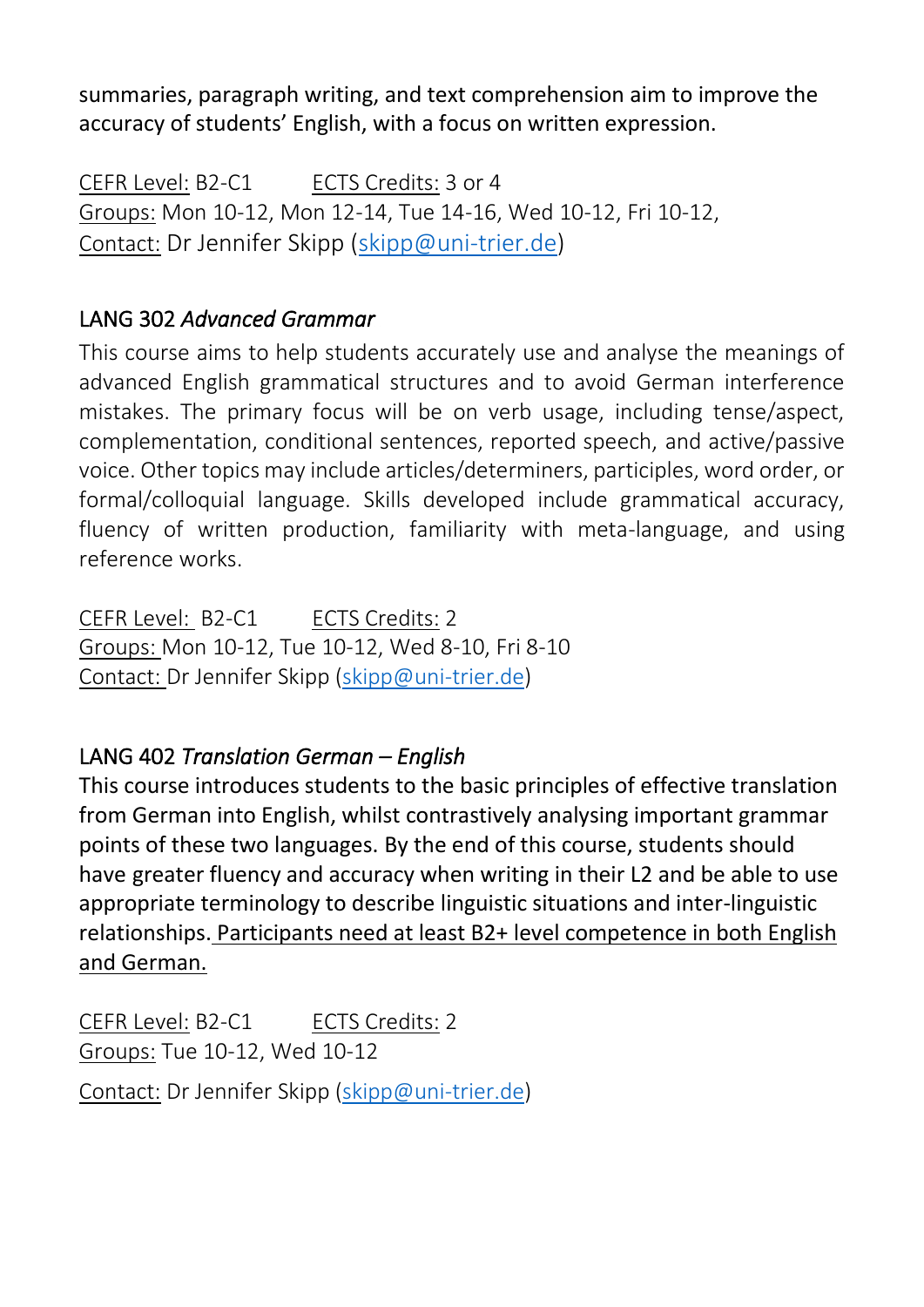# LANG 501 *Phonetics and Pronunciation*

The primary objectives are to familiarize students with IPA and to enable them to transcribe accurately back and forth between the IPA and normal orthographic English. This will be used to raise awareness of pronunciation errors caused by L1 interference. The course will also familiarize students with native-speaker "fast speech" of different accents of the UK or USA. The work on this content aims to improve the accuracy and fluency of students' (spoken) English, and awareness of varieties of English spoken in the UK or USA.

CEFR Level: C1 ECTS Credits: 4 Groups: Mon 8-10 (AmE), Tue 8-10 (AmE), Wed 12-14 (BrE), Thu 14-16 (AmE), Fri 8-10 (BrE) Contact: Mr Michael Banks [\(banks@uni-trier.de\)](mailto:banks@uni-trier.de)

# LANG 701 *Comparative Culture Studies (USA – UK)*

This course aims to further students' abilities to research culture studies topics independently and present their views convincingly in academic presentations, to formulate concessions to and rebuttals of opposing views, and lead discussions on the topic. The content focus of these presentations and discussions will be topical issues exploring the topic in further detail in contemporary UK and USA society, involving analysis and in-depth discussion of these cultural studies topics from a comparative perspective.

CEFR Level: C1+ ECTS Credits: 3 Groups: Fri 8-10 Contact: Ms Carol Ebbert-Hübner [\(ebbert@uni-trier.de\)](mailto:ebbert@uni-trier.de)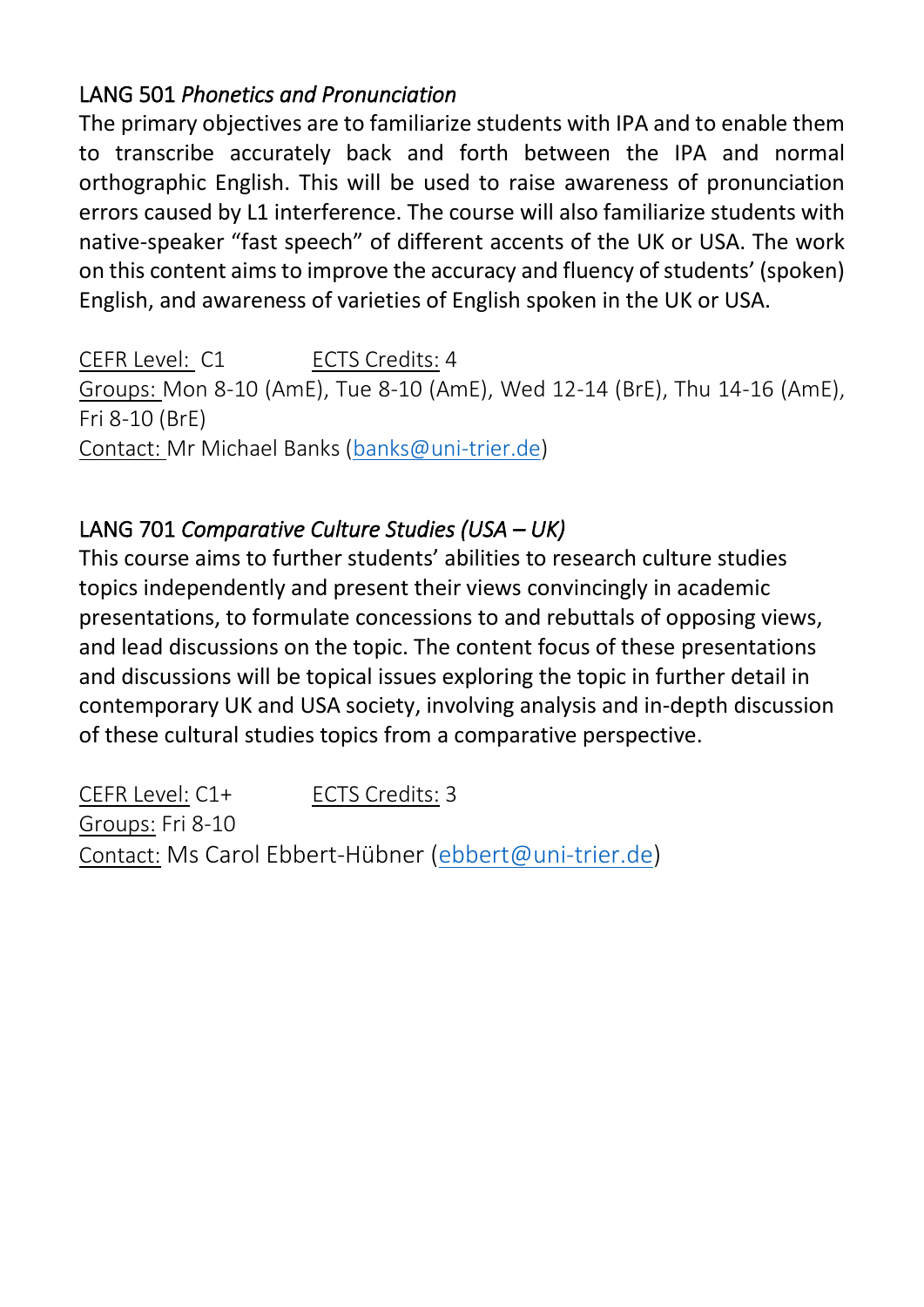# LINGUISTICS CLASSES

#### LING 101V *Introduction to Linguistic Studies 1 (Lecture)*

This lecture offers a basic introduction to a range of topics in English Linguistics: Phonetics/Phonology, Morphology, Syntax, Pragmatics and Discourse Analysis. It is aimed at first-semester students and requires no previous knowledge in English Linguistics.

CEFR Level: B2+ ECTS Credits: 3 or 6 Groups: Fri 14-16 Contact: Prof. Sebastian Hoffmann, [hoffmann@uni-trier.de](mailto:hoffmann@uni-trier.de)

# LING 102V/ METH *Introduction to English Language Teaching (ELT) (Lecture)*

The major aim of this lecture is to enable students to reflect systematically and make informed judgements about language learning and language teaching and to better understand the complex processes involved in both. The basic knowledge required to do this, i.e. knowledge of the concepts and methods in language teaching and knowledge about language, is the central concern of this lecture.

CEFR Level: B2+ ECTS Credits: 3 or 5 Groups: Mon 12-14, Thu 12-14 Contact: Prof. Henning Rossa, [rossa@uni-trier.de](mailto:rossa@uni-trier.de)

#### LING 201V *Introduction to Linguistic Studies 2*

Following on from Introduction to Linguistic Studies 1, this is an introductory class acquainting students with social, regional and historical variation in English.

CEFR Level: B2+ ECTS Credits: 2, 4, 6 or 7 Groups: Wed 8-10, Contact: Dr Bettina Kraft, [kraftb@uni-trier.de](mailto:kraftb@uni-trier.de)

#### LING 301 *Morpohlogy*

Description to follow. CEFR Level: B2-C1 ECTS Credits: 2, 4 or 6 Groups: Tue 16-18 Contact: Prof. Sabine Arndt-Lappe[, arndtlappe@uni-trier.de](mailto:arndtlappe@uni-trier.de)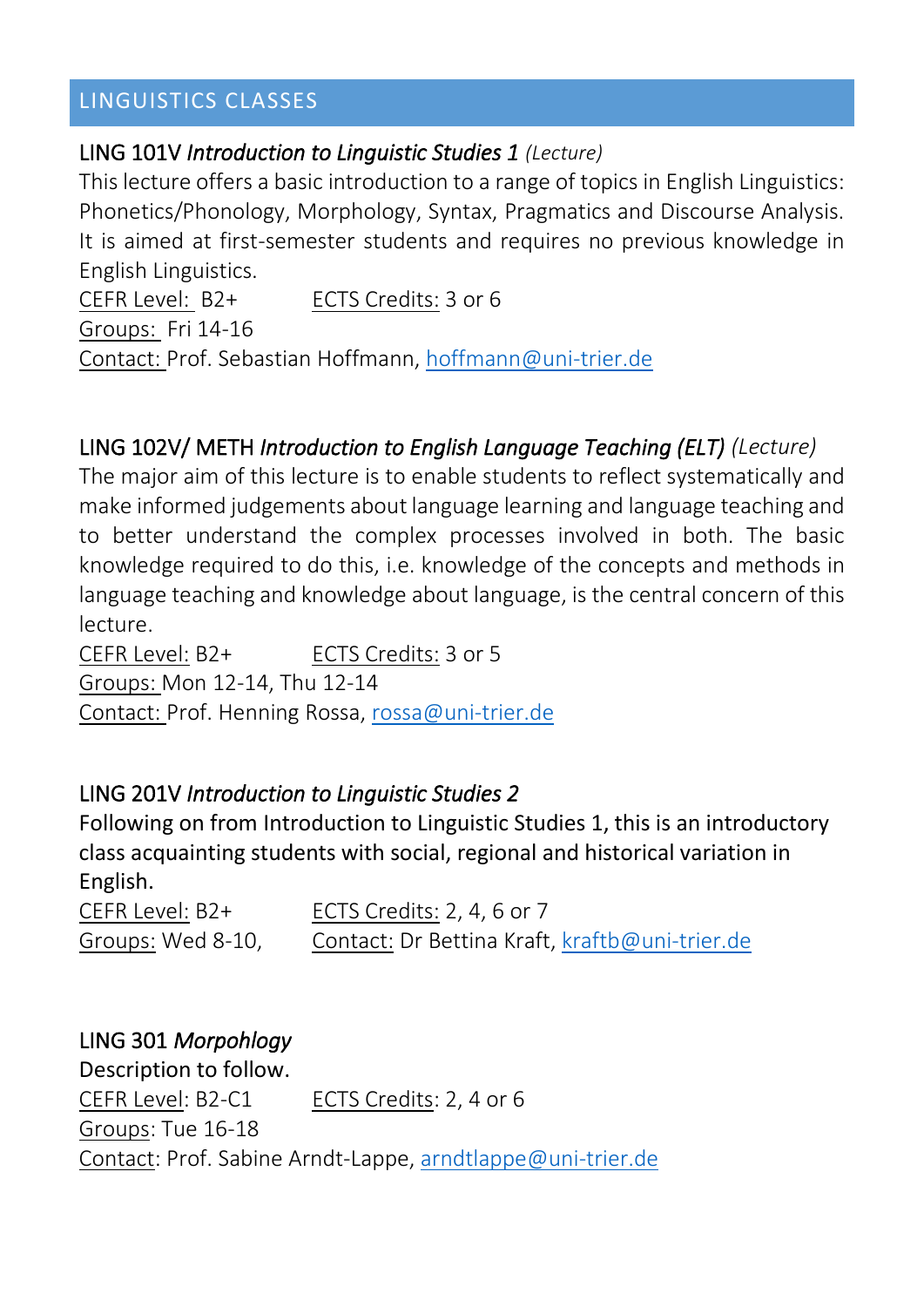# LING 301 *Morpohlogy*

Description to follow. CEFR Level: B2-C1 ECTS Credits: 2, 4 or 6 Groups: Mon 12-14 Contact: TBA

## LING 301 *Analysing Sentences*

This class is an in-depth introduction to syntax, looking at word class, phrase structure, constituents, clause types, simple and complex sentences. In the second half of term, we will also look at syntactic differences between spoken and written language, standard and non-standard English or different registers. The main focus will be on recognising and analysing syntactic structures and testing different reference grammars.

| CEFR Level: B2-C1 | ECTS Credits: 2, 4 or 6                       |
|-------------------|-----------------------------------------------|
| Groups: Mon 14-16 | Contact: Prof. Andrea Sand, sand@uni-trier.de |

## LING 301 *Phonetics and Phonology*

We are confronted with spoken language before we are even born, as babies in the womb can perceive the melody of spoken language (aka prosody). But how do we form the speech sounds that make up our complex language? What makes a consonant a consonant and a vowel a vowel? And how do we structure and use our knowledge to all understand each other (more or less) even though the physiological structures forming speech sounds and the ways we speak are unique to each individual? In this class we will delve into these and many more questions as we discover the awesomely fascinating world of phonetics and phonology.

| CEFR Level: B2-C1 | ECTS Credits: 2, 4 or 6                         |
|-------------------|-------------------------------------------------|
| Groups: Thu 10-12 | Contact: Ms Tammy Ganster, ganster@uni-trier.de |

#### LING 301 *Semantics*

This seminar investigates how meaning is expressed in English. The most important topics are morphology, prototype theory, figurative language, humour, misunderstandings, vocabulary acquisition and teaching.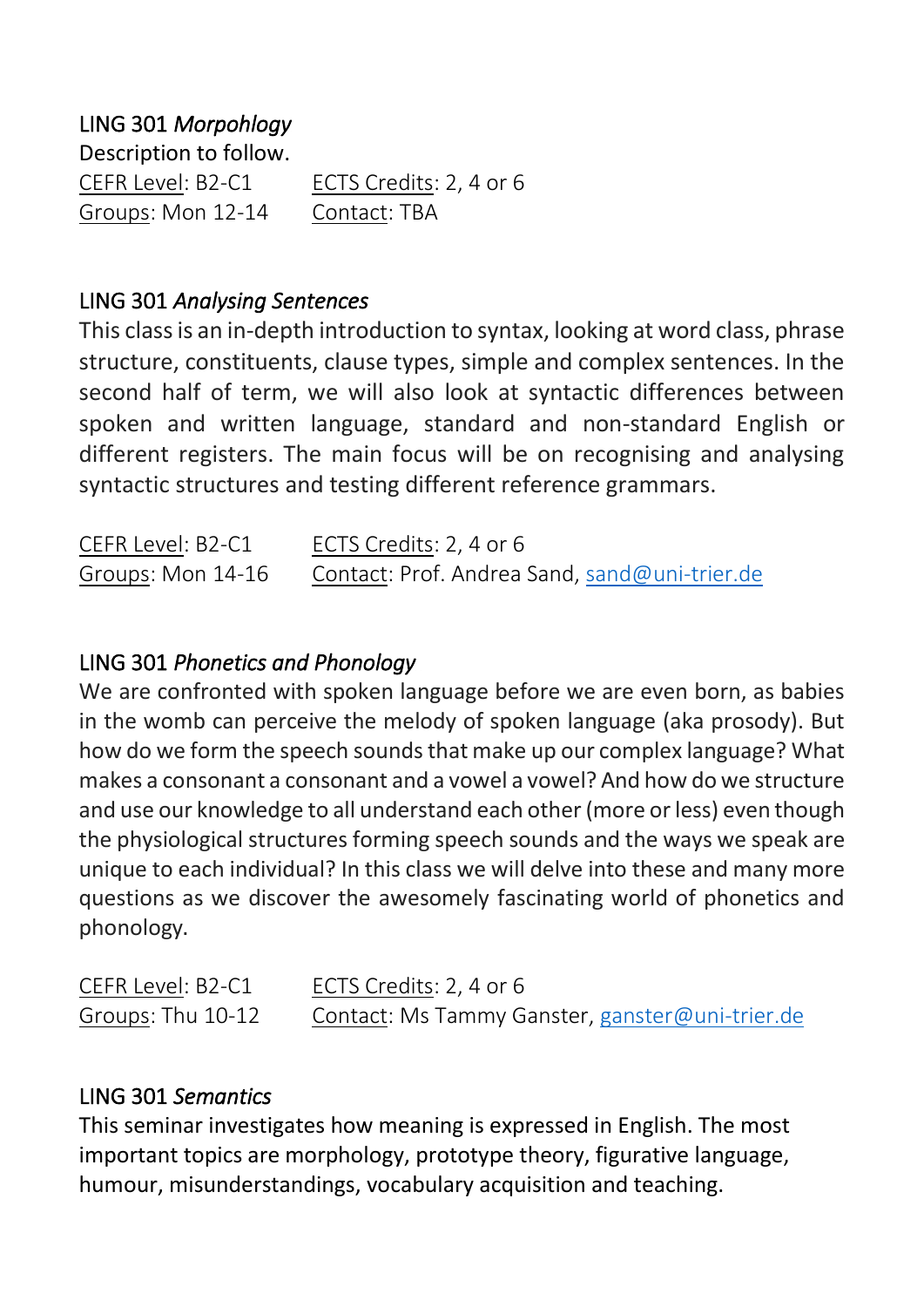| CEFR Level: B2-C1 | ECTS Credits: 2, 4 or 6                        |
|-------------------|------------------------------------------------|
| Groups: Thu 8-10  | Contact: Dr Bettina Kraft, kraftb@uni-trier.de |

#### LING 501 *Grammatical Variation*

Description to follow. CEFR Level: C1 ECTS Credits: 4, 6 or 8 Groups: Mon 14-16 Contact: Prof. Sabine Arndt-Lappe[, arndtlappe@uni-trier.de](mailto:arndtlappe@uni-trier.de)

#### LING 501 *Morpho-Phonology*

Have you ever wondered how odd it is that to refer to the noun you say *récord* but when you use the word as a verb you say *recórd*? How come it's *idéntify* but sometimes *idéntifiable* as well as *identifíable*?

Have you ever noticed that some speakers seem to say *lawr and order* instead of *law and order*? All of these are phenomena that take place at the interface between morphology and phonology. In this class we will take a closer look at how these two linguistic domains interact with each other.

| CEFR Level: C1    | ECTS Credits: 4, 6 or 8                         |
|-------------------|-------------------------------------------------|
| Groups: Thu 14-16 | Contact: Ms Tammy Ganster, ganster@uni-trier.de |

#### LING 501 *Pidgins and Creoles*

This class is an introduction to English-lexifier pidgins and creoles. We will examine the characteristic features of both, look at some case studies (Jamaican Creole, Nigerian Pidgin, Tok Pisin) and discuss issues such as the use of pidgins and creoles in education, their representation in the media or in literary texts or the political repercussions of their categorisation as varieties of English or languages of their own right.

| CEFR Level: C1    | ECTS Credits: 4, 6 or 8                       |
|-------------------|-----------------------------------------------|
| Groups: Tue 10-12 | Contact: Prof. Andrea Sand, sand@uni-trier.de |

Ling 502 METH *Making use of teaching materials*

Description to follow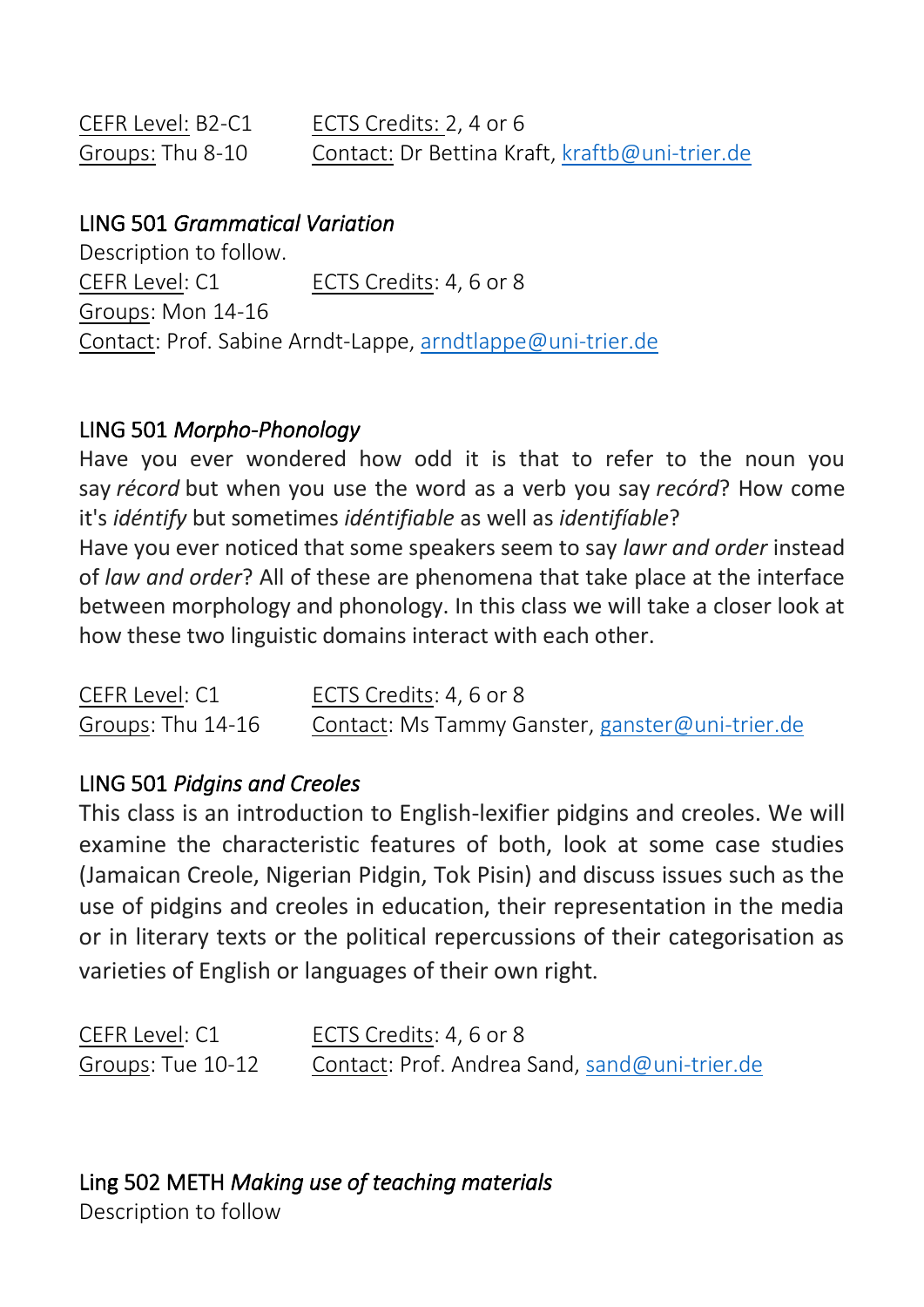CEFR Level: C1 ECTS Credits: 2 Groups: Thu 10-12, Thu 12-14, Fri 8-10 Contact: Dr Bettina Kraft, [kraftb@uni-trier.de](mailto:kraftb@uni-trier.de) / Ms Marina Schramm [schrammm@uni-trier.de](mailto:schrammm@uni-trier.de)

## LING 502 METH *Teaching Grammar and Vocabulary*

This class requires participants to get involved in the collaborative process of designing teaching sequences, tasks and materials with a focus on teaching grammar and vocabulary in the EFL-classroom.

CEFR Level: C1 ECTS Credits: 2 Groups: Mon 8-10 Contact: Prof. Henning Rossa, [rossa@uni-trier.de](mailto:rossa@uni-trier.de)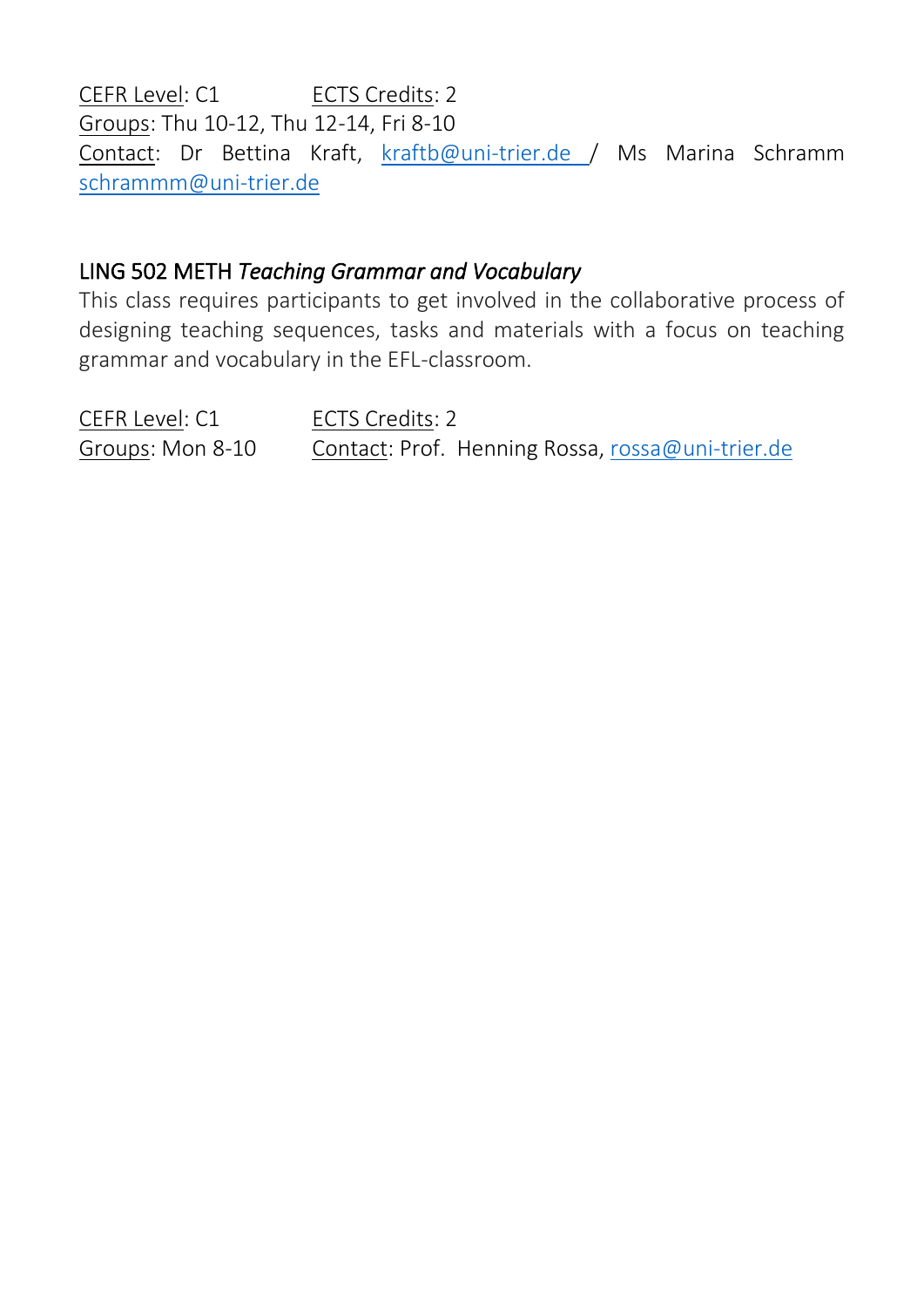#### LITERATURE CLASSES

## LIT 101V *Introduction to Literary Studies 1: Basic Concepts of Literary Analysis*

This lecture offers a first dive into the English literature. Introducing text type, analysis tools. It is designed as a broad overview that presents students with an initial orientation of the relevant literary currents and landmark works.

CEFR Level: B2+ ECTS Credits: 3 or 6 Groups: Mon 10-12, Mon 14-16, Tue 10-12, Tue 14-16, Wed 12-14, Thu 8.30- 10, tba Contact: Amanda Boyce, [boyce@uni-trier.de](mailto:boyce@uni-trier.de)

# LIT 301 *A History of English Literature in Selected Poems: Close Readings*

This seminar aims to provide an overview of the history of English literature by studying a selection of poems from the early modern period to the present day. Each session will be dedicated to one specific, usually canonical, poem. Beginning by closely analysing its themes, structure and rhetoric devices, we will take our discussion of the poem as a stepping stone to addressing aspects of the specific period the poem represents more generally.

CEFR Level: B2-C1 ECTS Credits: 3 or 4 Groups: Tue 14-16, Wed 14-16 Contact: Prof. Ralf Hertel, [hertel@uni-trier.de](mailto:hertel@uni-trier.de)

# LIT 301 *The Circus: A (Past?) World of Otherness*

The circus – now basically an image, if not myth, of the past – combines art and entertainment, the staging of otherness and questioning of reality. Traditionally a nomadic adventure-space, with an entire entourage moving from one location, and fate, to another, the circus presents to its audience a mix of acrobats, exotic animals, conjurers, human anomalies, and the clown as subversive, humoresque figure operating on the borders of sense(lessness) and anarchy. Through some literary as well as critical texts as well as movie excerpts, we will investigate how socio-political, economic, psychological and cultural agendas as well as reflections overlap in this microcosmic arena.

CEFR Level: B2-C1 ECTS Credits: 3 or 4 Groups: Wed 10-12 or 12-14 Contact: Dr Markus M. Müller, [markus.m.mueller@uni-trier.de](javascript:linkTo_UnCryptMailto(%27nbjmup%2Bnbslvt%5C%2Fn%5C%2Fn%25D4%25CDmmfsAvoj.usjfs%5C%2Fef%27);)